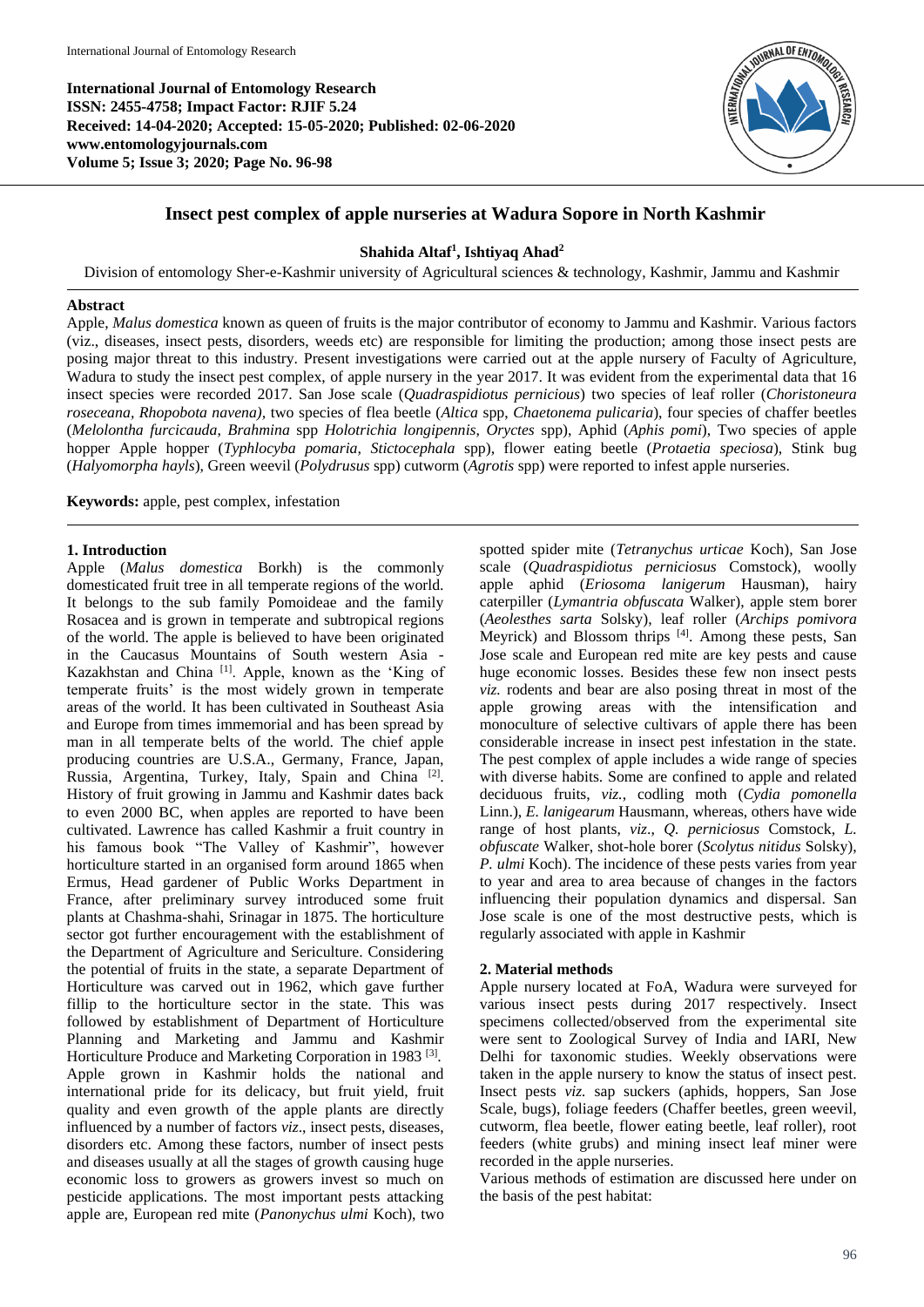#### **2.1 Soil borne Insect Pests**

Weekly observations on pests hiding in the soil debris (white grubs) were quantified by digging three pits of (20 x  $20 \times 21$ ) cm<sup>3</sup> size near the root zone of apple plantations as per the procedure described by  $[5]$ . Mean number of grubs from three pits was calculated and correlated with important weather parameters.

### **2.2 Sucking insects**

Among sucking insect pests aphid population was counted on the leaf basis. However, hoppers and bugs were counted on plant basis. It is well established fact that San Jose scale feeds on twigs and fruits hence, population was counted on cm<sup>3</sup> of the twigs/nursery plant stems. There was no need to count population on fruits as nursery plantations were not bearing fruits. Weekly observations were carried out from 10 tagged plants in the experimental plots. In addition to this

non insect pests were counted on leaf basis. Population of these sucking pests was correlated with important weather parameters.

#### **2.3 Foliage feeders**

Chaffer beetles, and flower eating beetles feed on foliage of apple nursery plantations were recorded in light traps weekly and such catches in the light traps were correlated with the important weather parameters. Damage of chaffer beetles, leaf roller, flower eating beetle, flea beetle, green weevil and cutworm was calculated in the experimental plots on leaf and plant basis.

#### **Damage percentage was calculated as**

| Damage percentage $=$ | No. of damaged plants  | $\times$ 100 |
|-----------------------|------------------------|--------------|
|                       | Total number of plants |              |

**Table 1:** Pest complex on apple nursery at Faculty of Agriculture, Wadura during 2017

| S. No. | Scientific name                                                                                   | <b>Common Name</b>             | <b>Family: Order</b>        |                   | <b>Infestation period Peak period of infestation Status</b> |       |
|--------|---------------------------------------------------------------------------------------------------|--------------------------------|-----------------------------|-------------------|-------------------------------------------------------------|-------|
|        | Quadraspidiotus perniciosus()                                                                     | San Jose Scale                 | Diaspididae;<br>Hemiptera   | January-December  | 1 <sup>st</sup> Fortnight of July                           | Major |
| 2      | 1.Choristoneura rosaceana<br>2.Rhopobota navena                                                   | Leaf roller                    | Tortricidae: Lepidoptera    | April-September   | 1 <sup>st</sup> Fortnight of July                           | Major |
| 3      | 1, Altica spp<br>2, Chaetocnema pulicaria                                                         | Flea beetle                    | Chrysomelidae: Coleoptera   | May-October       | $2nd$ Fortnight of July                                     | Minor |
| 4      | 1.Melolontha furcicauda<br>2. <i>Brahmina</i> spp<br>3. Holotrichia longipennis<br>4. Oryctes spp | Chaffer beetle                 | Scarabaeidae:<br>Coleoptera | May-September     | 1 <sup>st</sup> Fortnight of June                           | Minor |
| 5.     | Aphis pomi                                                                                        | Aphid                          | Aphididae: Hemiptera        | April-September   | 1 <sup>st</sup> Fortnight of June                           | Minor |
| 6      | Halyomorpha hayls                                                                                 | Stink bug                      | Pentatomidae: Hemiptera     | April – September | $2nd$ Fortnight of August                                   | Minor |
| 7      | Typhlocyba pomaria<br>Stictocephala spp                                                           | Apple hopper<br>Buffalo hopper | Cicadellidae: Homoptera     | April-September   | 1 <sup>st</sup> Fortnight of August                         | Minor |
| 8      | Protaetia speciosa                                                                                | Flower eating beetle           | Cetonidae:<br>Coleoptera    | June-August       | $2nd$ Fortnight of July                                     | Minor |
| 9      | <i>Polydrusus</i> spp                                                                             | Green weevil                   | Curculionidae: Coleoptera   | June-August       | 1 <sup>st</sup> Fortnight of July                           | Minor |
| 10     | <i>Agrotis</i> spp                                                                                | Cut worm                       | Lepidoptera:<br>Noctuidae   | May-June          | 1 <sup>st</sup> Fortnight of June                           | Minor |

### **3. Results**

Experimental findings depicted that 16 insect species were recorded during the year 2017, among these 4 insects belonged to Hemiptera; 8 to Coleoptera; 3 to Lepidoptera and 2 to Homoptera. Hemiptera includes (*Quadraspidiotus pernicious*, *Aphis pomi*, *Eriosoma lanigerum*, *Halyomorpha hayls*); Coleoptera includes (*Altica* spp, *Chaetonema pulicaria*, *Melolontha furcicauda*, *Brahmina* spp, *Holotrichia longipennis*, *Oryctes* spp., *Protaetia speciosa, Polydrusus* spp); Lepidoptera includes (*Choristoneura roseceana, Rhopobota navena; Agrotis* spp); Homoptera (*Typhlocyba pomaria*, *Stictocephala* spp).All these pests recorded in table 1 depicted that san jose scale was present throughout the year having peak period of infestation on 1<sup>st</sup> Fortnight of July while as other pests were seen active in different period of the year having different peak period of infestation. Among these pests san jose scale and leaf roller were major insects and caused severe damage to nurseries, while as others were recorded as minor pests, all these insect pests damaged plant parts like leaves, flowers twigs, roots, while as sucking insects sucked the plant sap.

#### **4. Discussion**

Although for agricultural crops, plant protection problems such as pests and diseases are the major factors decreasing

apple production. Codling moth, mites, aphids, scale insects, leaf rollers, leaf miners, jewel beetles and bark beetles are the main pests and apple scab, powdery mildew, cedar apple rust, brown rot, fire blight, collar rot and apple mosaic virus are the main diseases of apple trees  $[6, 7]$ . Similarly  $[8]$ , found San Jose scale, wooly aphid, Tortricid moth, hairy caterpillar, stem borer etc on apple <sup>[9]</sup>. reported San Jose scale, wooly aphid, tent caterpillar, European red mite, codling moth, root borer, stem borer, Indian gypsy moth and bark beetle infesting apple. A number of white grub species have been reported in Jammu and Kashmir State. These include *Protacta neglecta* (Hope), *Melolontha furcicauda*, *Hilyotrogus holosericus* (Redt), *Articaphia battalina* (Bates), *Adoretus ladakansis*, *Adoretus* sp., *Brahmina* sp., *Heteronychus subhoeois* . Recently, *Holotrichia longipennis*, *Anomala dimidiata*, *Brahmina flavosericea*, *Brahmina coriacea*, *Maladera* sp. and *Anomala rufiventris* have also been recorded damaging economically important crops [11] .

Our results were in close conformity with [12] during their surveys, reported 19 pest species belonging to 4 orders. Among these codling moth and mites were observed in all experimental locations. Apple leaf roller, San Jose scale and leaf miners were pests frequently found in some locations. Apple ermine moth, aphids and coccids were rarely